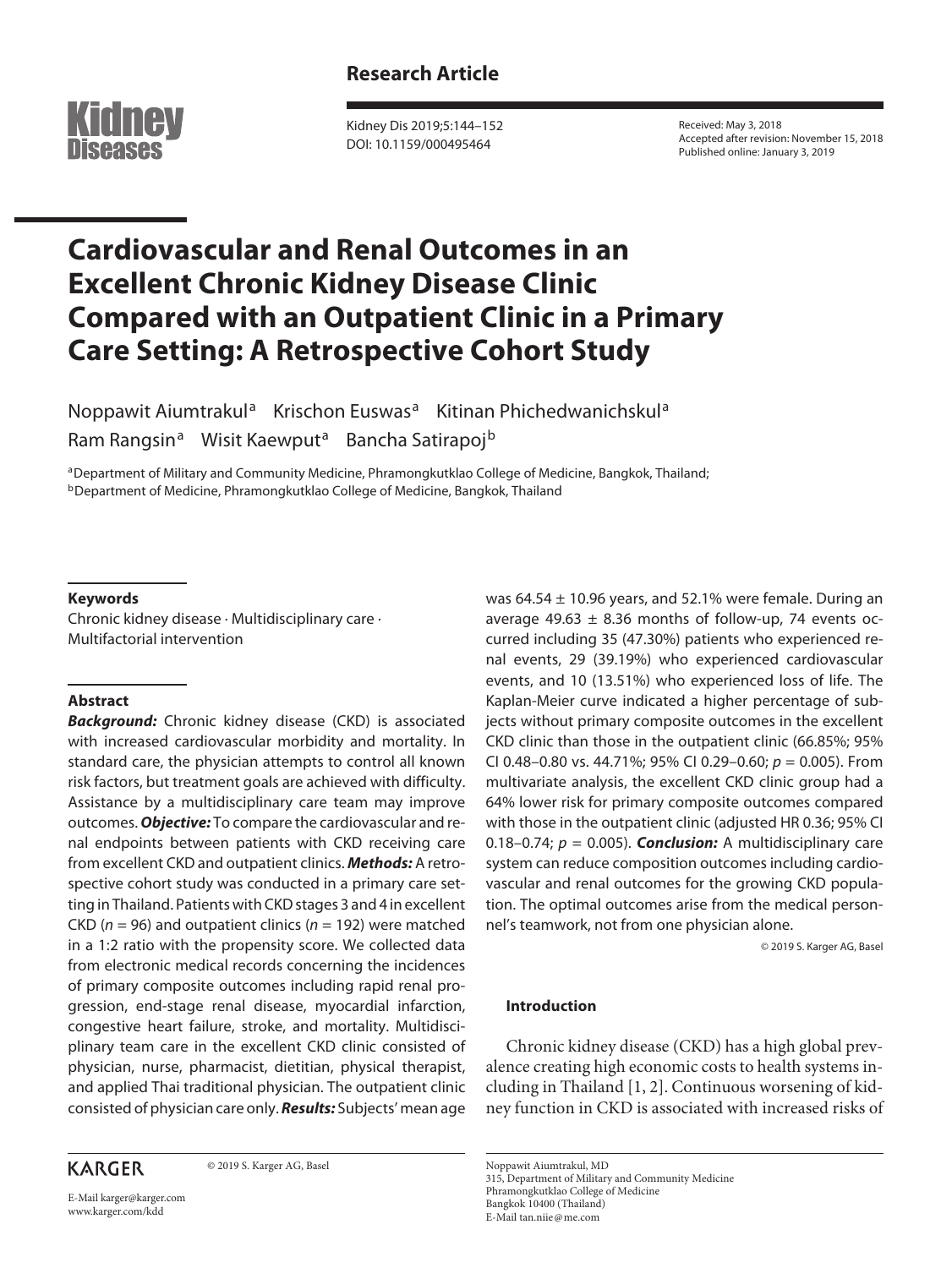cardiovascular morbidity and mortality [3]. CKD can progress to end-stage renal disease (ESRD), requiring renal replacement therapy [4]. In Thailand, the prevalence of renal replacement therapy has been rising rapidly from 30 per million population in 1997 to 1,200 per million population in 2014. To stem the rapidly increasing prevalence of type 2 diabetes, obesity, and hypertension that may predispose the development of CKD, preventive strategies constitute weight loss interventions, effective therapies for hypertension and diabetes by diet and lifestyle changes, pharmacological therapy, or surgical interventions and cost-effective measures [5].

It has been suggested that therapeutic interventions at the initial stage of disease would be one method to reduce the risk of ESRD and cardiovascular complications in CKD [6]. However, growing evidence indicates that primary care physicians show significant variation in their ability to recognize CKD stages regarding the unawareness in using the glomerular filtration rate (GFR) estimating equation [7] and suboptimal management of CKD that might be developed. Late nephrology referral has been associated with increased mortality and morbidity, and early referral of patients with CKD to knowledgeable nephrologists was associated with improved pre-dialysis care and reduced hospitalization and mortality [8, 9]. Difficulties in providing clinical care for patients with CKD causes required interventions involving a multidisciplinary care team.

Apart from standard treatment according to CKD clinical practice guidelines, we have focused on patient's knowledge and awareness, lifestyle modification, medical treatment, physical training program, acupuncture, and substitution of nonsteroidal anti-inflammatory drugs (NSAIDs) for pain control. Thus, early recognition and using an intensive multifactorial approach in primary care settings are important and beneficial [10, 11]. We, therefore, aimed to compare the treatment effectiveness for patients with CKD between multidisciplinary care in an excellent CKD clinic and usual care in an outpatient clinic of a primary care hospital in Thailand.

# **Materials and Methods**

*Subjects*

This research comprised a 4-year retrospective cohort study conducted in a primary care hospital in Thailand. Recruitment began in January 2013 and continued until the end of January 2017 (Fig. 1). The study protocol was approved by the Institutional Review Board of the Royal Thai Army Medical Department's committee on human research.

Electronic medical records of patients with CKD aged more than 18 years with estimated GFR (eGFR) <60 mL/min/1.73  $m^2$  in the excellent CKD and outpatient clinics in a primary care setting were reviewed. Exclusion criteria were as follows: having hospitalization, malignancy, acquired immunodeficiency disorder, pregnancy, acute kidney injury, and ESRD within 3 months at the time of recruitment. The subjects in the excellent CKD clinic were matched one to two with subjects in the outpatient clinic, on the basis of their propensity score including age, sex, systolic blood pressure (BP), diastolic BP, and eGFR. Finally, 288 subjects (96 subjects in the excellent CKD clinic and 192 subjects in the outpatient clinic) were included in our study. To study the effect of treatment on CKD, between patients who were treated in the CKD clinic and in the standard outpatient department were referred to the Effectiveness of Integrated Care on Delaying Progression of stage 3–4 Chronic Kidney Disease in Rural Communities of Thailand (ESCORT study) [12]. The sample size needed 433 patients in the CKD clinic and 255 patients in the standard outpatient clinic.

# *Outpatient Clinic*

Outpatient clinic group treatment consisted of care under a general practitioner alone. Subjects in this group were managed according to the general practitioner's knowledge based on Thai CKD clinical practice guidelines. The average follow-up time in this group was every 3 months.

# *Excellent CKD Clinic*

The excellent CKD clinic multidisciplinary team consisted of a general practitioner, nurse practitioner, dietitian, physical therapist, psychologist, pharmacist, medical technologist, and applied Thai traditional physician. Subjects in this group were followed up monthly. Apart from standard management following Thai CKD clinical practice guidelines, clinical care in the excellent CKD clinic focused on patient's knowledge and awareness, lifestyle modification, medical management, physical training program, and substitution of NSAIDs by applied Thai traditional medicine for pain control, including traditional Thai massage with a bag of heated Thai medical herbs and acupuncture.

Lifestyle modification included diet counseling, exercise for weight reduction, and smoking cessation. For long-term compliance, financial counseling was introduced to the patients with CKD and their family members by the nurse practitioner, especially for subjects who had financial problems. In case of poor compliance, the excellent CKD clinic team would offer support by direct call for follow-up or home visit. Moreover, an eGFR online reporting system included a pop-up notification on the prescription page to optimize medical care. After the clinical care session, the multidisciplinary team always met to discuss any severe cases for individualized management or a plan to refer to a specialist.

### *Data Collection*

The data was obtained by reviewing electronic medical records from the hospital database. At baseline, information on age, sex, body mass index (BMI), BP, underlying disease including type 2 diabetes, hypertension, and dyslipidemia, laboratory data including eGFR, serum creatinine, blood urea nitrogen (BUN), hemoglobin, hemoglobin A1c, and urine dipstick for microalbuminuria, and all medications including antihypertensive agents, lipid lowering agents, antiplatelet agents, and antihyperglycemic agents were recorded. Only medications which were prescribed over 6 months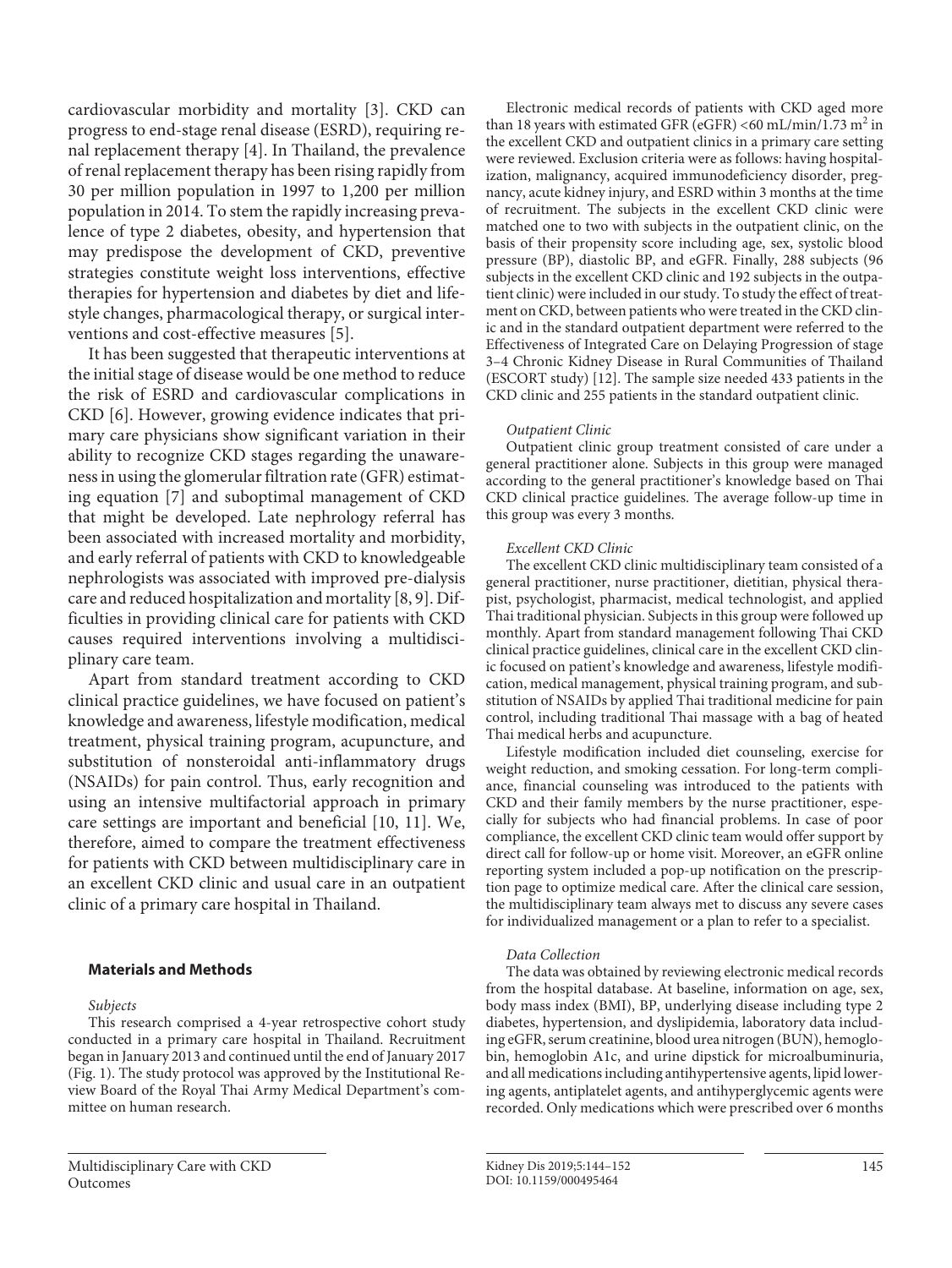

**Fig. 1.** Enrollment flowchart. Primary composite outcome included the incidences of myocardial infarction, congestive heart failure, stroke, end-stage renal disease (ESRD), rapid renal progression, and all-cause mortality. AKI, acute kidney injury; CKD, chronic kidney disease; eGFR, estimated glomerular filtration rate; HT, hypertension; T2DM, type 2 diabetes mellitus.

during the recruitment period were defined at baseline. eGFR was calculated using the Chronic Kidney Disease Epidemiology Collaboration (CKD-EPI) equation.

# *Primary and Secondary Outcomes*

Primary composite outcomes of the study included rapid renal progression, ESRD, coronary heart disease, congestive heart failure, any type of cerebrovascular disease, and all-cause mortality. Rapid renal progression was defined as a decline in eGFR over 25% from baseline annually or over 5 mL/min/1.73  $m^2$  annually among those without ESRD [13]. ESRD was defined as eGFR lower than 15 mL/min/1.73 m<sup>2</sup> or initiation of renal replacement therapy. International Classification of Diseases 10 (ICD-10) codes were identified in the hospital database to collect the outcome including coronary heart disease (either non-ST, ST elevation myocardial infarction, or unstable angina), congestive heart failure, and any type of cerebrovascular disease (transient ischemic attack, ischemic stroke, hemorrhagic stroke, and intracerebral hemorrhage). For secondary outcome, clinical and laboratory data were collected at the end of the study including frequency of hospitalization, changes in eGFR and serum creatinine, and changes in albuminuria.

#### *Statistical Analyses*

The continuous data were reported as means and standard deviation and categorical data were reported as number with percentage (%). The differences in continuous and categorical variables between the two groups were tested by Student's *t* test (or Mann-Whitney U test) and the  $\chi^2$  test (or Fisher's exact test), respectively. The Kaplan-Meier model and log-rank statistics were used to analyze primary composite outcome (rapid renal progression, ESRD, coronary heart disease, congestive heart failure, any type of cerebrovascular disease, and all-cause mortality). A multivariate analysis of multifactorial intervention on primary composite outcomes was calculated with the hazard ratio (HR) with 95% confidence intervals (CI), involving survival time to the first event in any individual subject. Cox regression model was performed to predict primary composite outcome and dropout after adjusting for sex, age, renal function, BP, hemoglobin A1c, BMI, use of ACEIs or ARBs, and comorbid diseases. All *p* values were twosided, and a *p* value <0.05 was set to indicate statistical significance. All analyses were performed using SPSS 22.0 (SPSS, Chicago, IL, USA).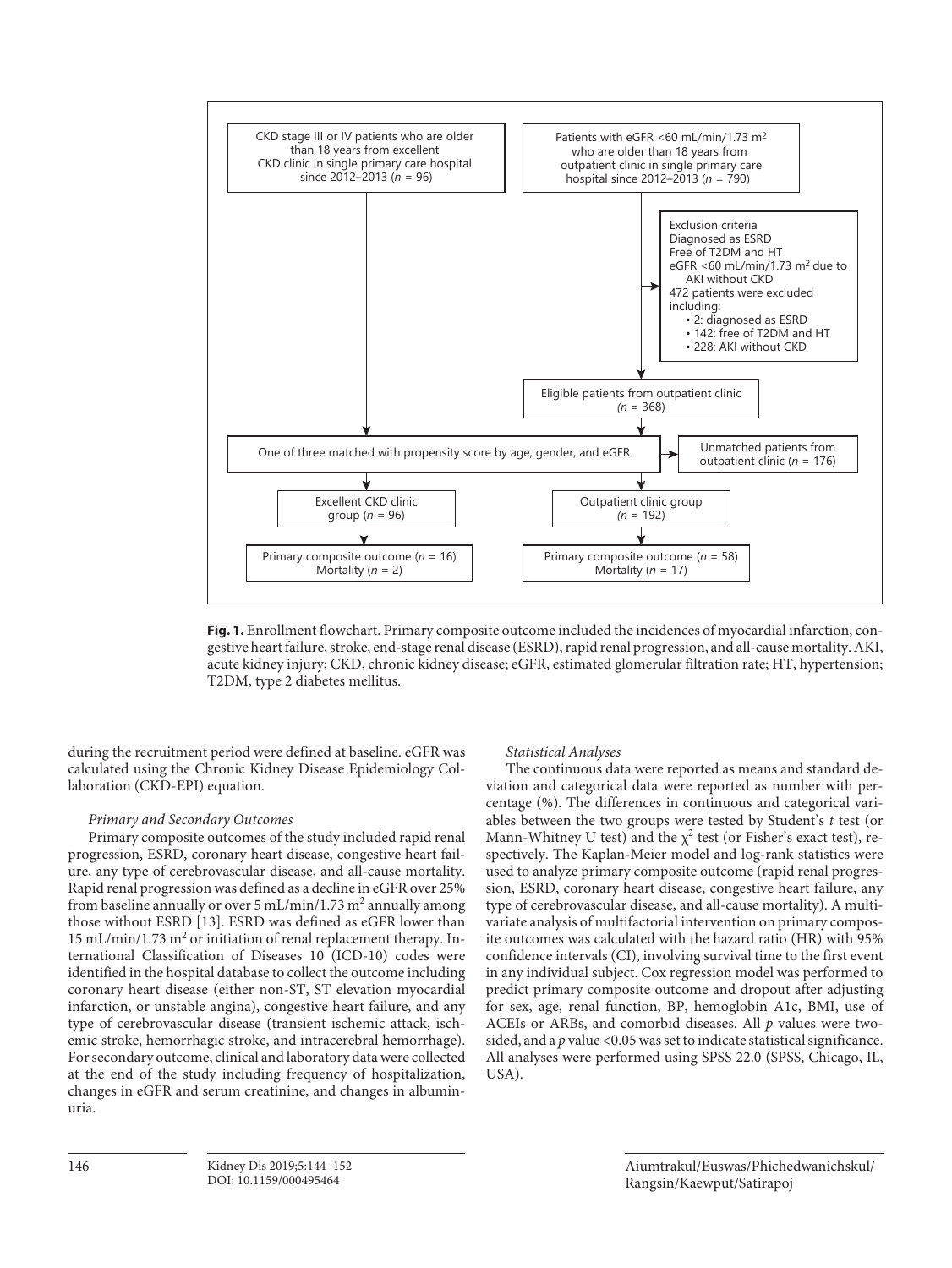| Variables                             | Outpatient clinic<br>$(n = 192)$ | Excellent CKD clinic<br>$(n = 96)$ | p value |
|---------------------------------------|----------------------------------|------------------------------------|---------|
| Age, years                            | $64.54 \pm 11.48$                | $64.54 \pm 9.9$                    | 1.000   |
| Female                                | 104(54.2)                        | 46 (47.9)                          | 0.317   |
| BMI                                   | 25.84±4.87                       | $25.03 \pm 4.46$                   | 0.215   |
| Systolic BP, mm Hg                    | $136.84 \pm 18.19$               | $137.83 \pm 17.85$                 | 0.685   |
| Diastolic BP, mm Hg                   | 78.09±12.94                      | 75.55±10.93                        | 0.127   |
| Hypertension                          | 134(69.8)                        | 67(69.8)                           | 1.000   |
| Dyslipidemia                          | 103(53.6)                        | 56 (58.3)                          | 0.451   |
| Type 2 diabetes                       | 82 (42.7)                        | 45 (46.9)                          | 0.502   |
| Hemoglobin A1c, %                     | $7.8 \pm 1.96$                   | $7.78 \pm 1.78$                    | 0.935   |
| Hemoglobin, g/dL                      | $11.39 \pm 2.23$                 | $11.32 \pm 1.96$                   | 0.801   |
| Mean eGFR, mL/min/1.73 m <sup>2</sup> | $39.88 \pm 12.06$                | $39.16 \pm 12.55$                  | 0.639   |
| CKD stage 3                           | 152(79.2)                        | 63 (65.6)                          | 0.123   |
| CKD stage 4                           | 40(20.8)                         | 26(27.1)                           | 0.123   |
| Serum creatinine, mg/dL               | $1.69 \pm 0.56$                  | $1.72 \pm 0.44$                    | 0.637   |
| BUN, mg/dL                            | $21.74 \pm 13.58$                | $23.64 \pm 11.16$                  | 0.253   |
| Medications                           |                                  |                                    |         |
| <b>ACEI</b> or ARBs                   | 57 (29.7)                        | 37(38.5)                           | 0.131   |
| Statin                                | 92 (47.9)                        | 55(57.3)                           | 0.134   |
| Aspirin                               | 116(60.4)                        | 51(53.1)                           | 0.237   |
| Beta-blocker                          | 51(26.6)                         | 28(29.2)                           | 0.641   |
| Calcium channel blocker               | 75(39.1)                         | 47 (49)                            | 0.109   |
| Metformin                             | 38 (19.8)                        | 12(12.5)                           | 0.124   |
| Sulfonylurea                          | 28 (14.6)                        | 7(7.3)                             | 0.074   |
| Follow-up time, years                 | $4.09 \pm 0.66$                  | $4.22 \pm 0.76$                    | 0.141   |

**Table 1.** Baseline characteristics with propensity matched between outpatient clinic and excellent CKD clinic groups

Data presented as mean ± SD and *n* (%). ACEI, angiotensin-converting enzyme inhibitor; ARB, angiotensin receptor blocker; BUN, blood urea nitrogen; BMI, body mass index; BP, blood pressure; CKD, chronic kidney disease; eGFR, estimated glomerular filtration rate; CKD stage 3, eGFR between 30 and 59 mL/min/1.73 m<sup>2</sup>; CKD stage 4, eGFR between 15 and 29 mL/min/1.73 m<sup>2</sup>.

# **Results**

In total, 288 subjects (96 subjects in the excellent CKD clinic group and 192 subjects in the outpatient clinic group) with a mean age of  $64.54 \pm 10.96$  years were included. Mean follow-up time was  $49.63 \pm 8.36$  months for the entire cohort. The excellent CKD clinic and the outpatient clinic groups had similar characteristics at baseline regarding age, sex, BMI, eGFR, systolic BP, diastolic BP, hemoglobin A1c, hemoglobin, and the percentage of underlying diseases such as hypertension, type 2 diabetes, and dyslipidemia (Table 1).

# *Changes in Renal Function and Metabolic Parameters between Groups*

Table 2 shows the changes in eGFR and laboratory results between the two groups. Compared with the outpatient clinic group, the excellent CKD clinic group had a

[5.7, 10.65] mL/min/1.73 m<sup>2</sup>/year,  $p < 0.001$ ) with a mean difference of –8.24 (–12.25, –4.22) and a lower percentage of decline in GFR (0.42% [–1.6, 2.44] vs. 4.76% [2.89, 6.62] per year,  $p = 0.005$ ) with a mean difference of  $-4.34$ (–7.32, –1.35). Moreover, the excellent CKD clinic group had a significantly lower rate of reducing BMI (–0.26  $[-0.68, 0.15]$  vs.  $-0.97$   $[-1.45, -0.49]$  per year,  $p = 0.037$ ) with a mean difference of about 0.71 (0.04, 1.37). There were no significant differences in the changes in serum creatinine, BUN, BP, hemoglobin A1c, and hemoglobin between the two groups.

lower annual decline in eGFR (–0.06 [–2.89, 2.77] vs. 8.17

# *Clinical Outcomes between Groups*

A total of 16 (16.5%) subjects in the excellent CKD clinic group and 58 (19.9%) subjects in the outpatient clinic group had an event of primary composite outcome including rapid renal progression, ESRD, coronary heart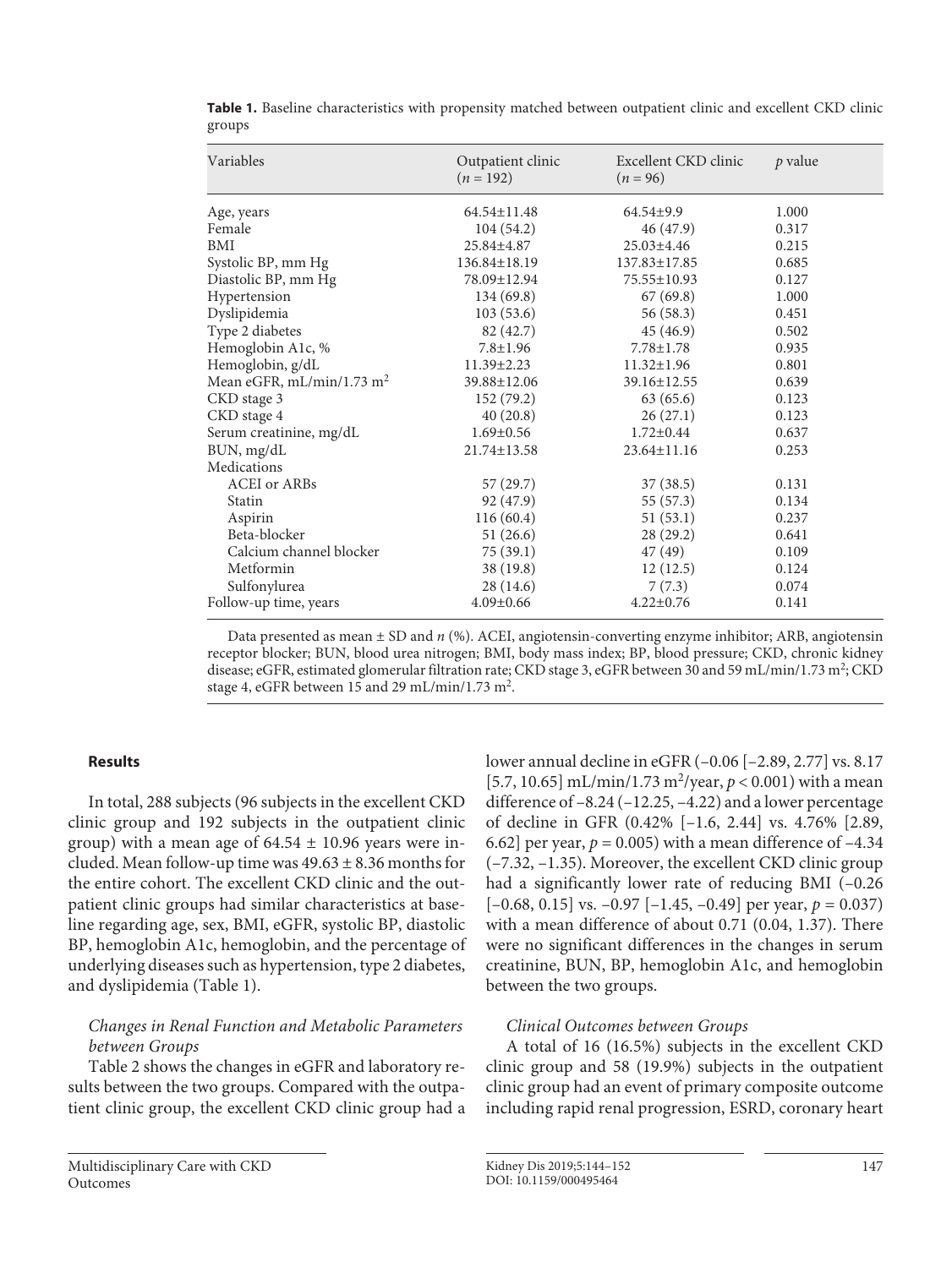|                                             | Outpatient clinic<br>$(n = 291)$ | Excellent CKD<br>clinic $(n = 96)$ | Mean differences           | p value |
|---------------------------------------------|----------------------------------|------------------------------------|----------------------------|---------|
| Mean changes of laboratory results          |                                  |                                    |                            |         |
| Decline in eGFR, mL/min/1.73 m <sup>2</sup> | 8.17(5.70, 10.65)                | $-0.06$ ( $-2.89$ , 2.77)          | $-8.24(-12.25,-4.22)$      | < 0.001 |
| % decline in eGFR per year                  | 4.76(2.89, 6.62)                 | $0.42(-1.6, 2.44)$                 | $-4.34(-7.32,-1.35)$       | 0.005   |
| Serum creatinine, mg/dL                     | 0.32(0.03, 0.61)                 | $0.17(-0.03, 0.38)$                | $-0.14(-0.58, 0.29)$       | 0.512   |
| BUN, mg/dL                                  | 5.79(2.68, 8.9)                  | 4.94(0.29, 9.59)                   | $-0.85(-6.2, 4.5)$         | 0.753   |
| Systolic BP, mm Hg                          | $-1.42$ ( $-5.59$ , 2.76)        | $-5.14(-9.43,-0.85)$               | $-3.72$ ( $-10.28$ , 2.84) | 0.265   |
| Diastolic BP, mm Hg                         | $-3.75(-6.53,-0.98)$             | $-3.97(-6.94, -1.00)$              | $-0.22(-4.62, 4.18)$       | 0.922   |
| Hemoglobin A1c, %                           | 0.89(0.41, 1.37)                 | $0.32(-0.09, 0.73)$                | $-0.57(-1.26, 0.12)$       | 0.106   |
| Hemoglobin, g/dL                            | $-0.95(-1.37, -0.54)$            | $-0.38$ ( $-0.95$ , 0.19)          | $0.57(-0.17, 1.31)$        | 0.127   |
| BMI                                         | $-0.97(-1.45,-0.49)$             | $-0.26$ ( $-0.68$ , 0.15)          | 0.71(0.04, 1.37)           | 0.037   |
| Clinical outcomes                           |                                  |                                    |                            |         |
| Primary composite outcome                   | 58 (19.9)                        | 16(16.7)                           |                            | 0.013   |
| Mortality rate                              | 17(5.84)                         | 2(2.1)                             |                            | 0.029   |
| End-stage renal disease                     | 25(8.59)                         | 8(8.3)                             |                            | 0.239   |
| 50% decline in eGFR                         | 21(7.22)                         | 8(8.3)                             |                            | 0.489   |
| Rapid renal progression                     | 23(7.90)                         | 10(10.4)                           |                            | 0.013   |
| Coronary heart disease                      | 3(0.01)                          | 0(0)                               |                            | 0.218   |
| Congestive heart failure                    | 8(2.74)                          | 1(1)                               |                            | 0.151   |
| Cerebrovascular disease                     | 18(6.18)                         | 5(5.2)                             |                            | 0.219   |
| Hospitalizations per year                   | 1(0, 2.5)                        | 1(0, 2)                            |                            | 0.299   |

**Table 2.** Mean changes per year in laboratory measurements and clinical outcomes between outpatient clinic and excellent CKD clinic groups

Data presented as mean change (95% CI) and *n* (%). BUN, blood urea nitrogen; BMI, body mass index; BP, blood pressure; eGFR, estimated glomerular filtration rate.



**Fig. 2.** Kaplan-Meier curve of patient outcomes between outpatient and excellent CKD clinic. **a** Kaplan-Meier curve of primary composite outcomes between outpatient and excellent CKD clinics (log-rank test <0.005). Primary composite outcomes include rapid renal progression, end-stage renal disease, coronary heart

disease, congestive heart failure, any type of cerebrovascular disease, and all-cause mortality. **b** Kaplan-Meier curve of patient survival (all-cause mortality) between outpatient and excellent CKD clinics (log-rank test  $= 0.019$ ).

> Aiumtrakul/Euswas/Phichedwanichskul/ Rangsin/Kaewput/Satirapoj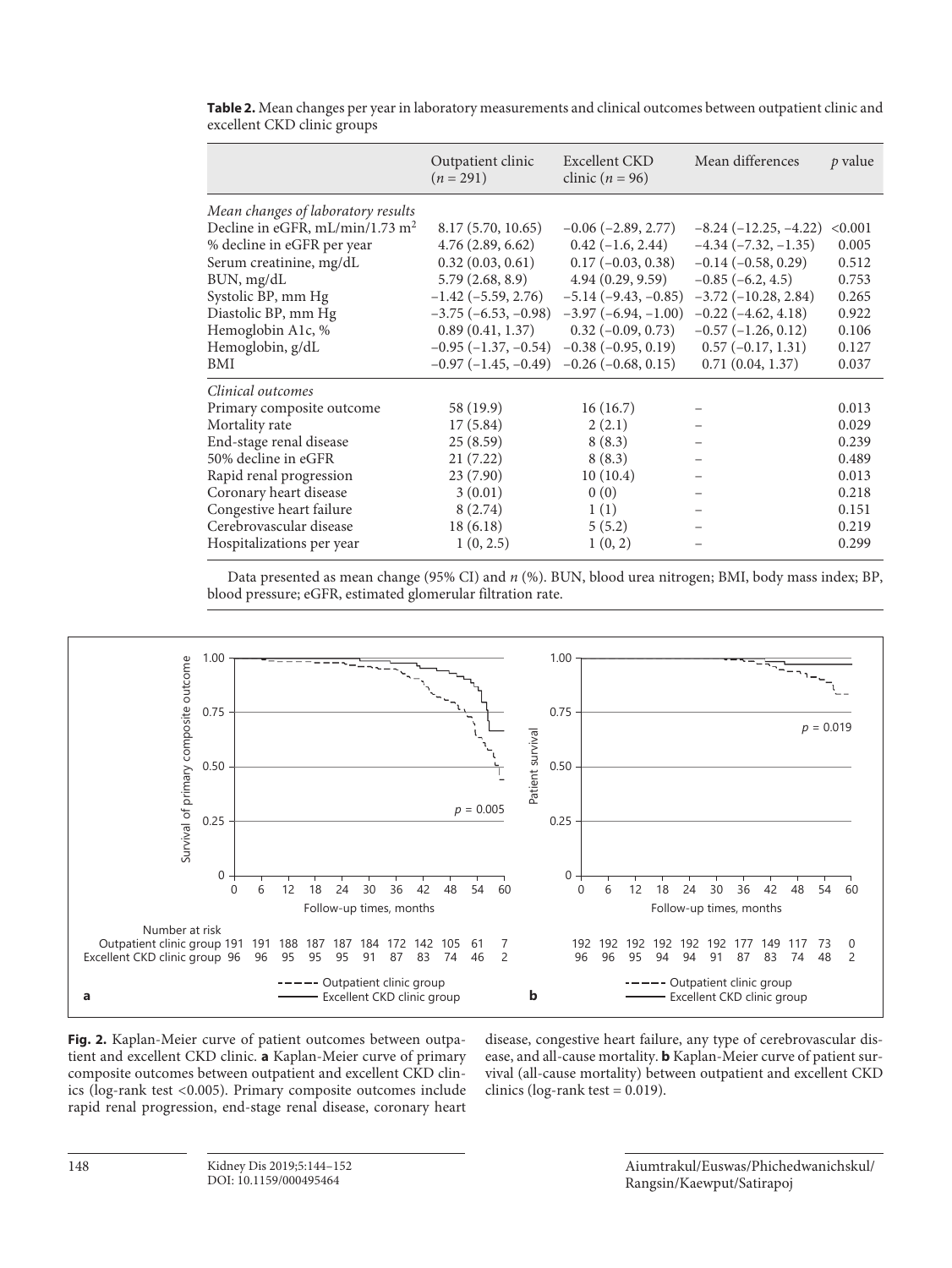| Variables                | Univariate        |           | Multivariate          |         |  |
|--------------------------|-------------------|-----------|-----------------------|---------|--|
|                          | crude HR (95% CI) | $p$ value | adjusted HR# (95% CI) | p value |  |
| Age (years)              | 1.02(1.00, 1.04)  | 0.071     |                       |         |  |
| eGFR $(mL/min/1.73 m2)$  | 0.98(0.96, 0.99)  | 0.049     | 1.00(0.97, 1.04)      | 0.912   |  |
| Serum creatinine (mg/dL) | 1.72(1.20, 2.48)  | 0.003     |                       |         |  |
| Female                   | 1.51(0.93, 2.44)  | 0.096     |                       |         |  |
| Type 2 diabetes          | 1.15(0.73, 1.82)  | 0.548     |                       |         |  |
| Hypertension             | 0.64(0.39, 1.03)  | 0.065     |                       |         |  |
| Dyslipidemia             | 0.93(0.59, 1.47)  | 0.751     |                       |         |  |
| BMI                      | 0.98(0.93, 1.03)  | 0.447     |                       |         |  |
| Systolic BP (mm Hg)      | 1.02(1.00, 1.03)  | 0.015     | 1.01(1.00, 1.03)      | 0.133   |  |
| Diastolic BP (mm Hg)     | 1.01(0.99, 1.03)  | 0.232     |                       |         |  |
| Hemoglobin (g/dL)        | 1.07(0.95, 1.21)  | 0.277     |                       |         |  |
| Hemoglobin A1c (%)       | 1.24(1.10, 1.40)  | 0.001     | 1.35(1.13, 1.60)      | 0.001   |  |
| BUN (mg/dL)              | 1.02(1.01, 1.04)  | 0.001     | 1.02(1.00, 1.04)      | 0.102   |  |
| <b>ACEI</b> or ARBs      | 0.43(0.24, 0.78)  | 0.005     | 0.41(0.19, 0.89)      | 0.025   |  |
| Statin                   | 0.86(0.55, 1.36)  | 0.519     |                       |         |  |
| Aspirin                  | 1.16(0.73, 1.87)  | 0.531     |                       |         |  |
| Beta-blockers            | 1.07(0.66, 1.74)  | 0.788     |                       |         |  |
| Calcium channel blockers | 0.76(0.48, 1.22)  | 0.263     |                       |         |  |
| Metformin                | 0.61(0.31, 1.19)  | 0.146     |                       |         |  |
| Sulfonylurea             | 1.02(0.51, 2.06)  | 0.949     |                       |         |  |
| Excellent CKD clinic     | 0.46(0.26, 0.80)  | 0.006     | 0.36(0.18, 0.74)      | 0.005   |  |

**Table 3.** Cox regression model of excellent CKD clinic versus outpatient clinic groups for primary composite outcomes

All variables are at baseline level. Primary composite outcomes include rapid renal progression, ESRD, coronary heart disease, congestive heart failure, any type of cerebrovascular disease, and all-cause mortality. # Adjusting for baseline eGFR, systolic BP, hemoglobin A1c, BUN, and use of ACEIs or ARBs. ACEI, angiotensin converting enzyme inhibitor; ARB, angiotensin receptor blocker; BUN, blood urea nitrogen; BMI, body mass index; BP, blood pressure; CKD, chronic kidney disease; eGFR, estimated glomerular filtration rate.

disease, congestive heart failure, any type of cerebrovascular disease, and all-cause mortality ( $p = 0.013$ ). Kaplan-Meier analysis illustrated a lower primary composite outcome in the excellent CKD clinic group than the outpatient clinic group (log-rank test,  $p = 0.005$ ) (Fig. 2a). Cox regression analysis revealed that the risk of primary composite outcome in the excellent CKD clinic group was reduced to 61% compared with the outpatient clinic group (HR 0.46; 95% CI 0.26–0.8; *p* = 0.006). After adjusting for eGFR, systolic BP, hemoglobin A1c, BUN, and use of ACEIs or ARBs, the HR persisted significantly at HR 0.39 (95% CI 0.19–0.80; *p* = 0.010) (Table 3).

As for all-cause mortality, a total of 2 (2.10%) subjects in the excellent CKD clinic group and 17 (5.84%) subjects in the outpatient clinic group died ( $p = 0.029$ ). Kaplan-Meier analysis illustrates a higher survival rate in the excellent CKD clinic group than the outpatient clinic group (log-rank test,  $p = 0.019$ ) (Fig. 2b). Cox regression analysis revealed that the risk of death in the

excellent CKD clinic group was significantly reduced compared with the outpatient clinic group (HR 0.21; 95% CI 0.05–0.89;  $p = 0.035$ ). After adjusting for age and mean eGFR, the HR persisted significantly at HR 0.22 (95% CI 0.05–0.95; *p* = 0.043) (Table 4). However, the significant outcomes were not found in the incidence of 50% decline in eGFR, ESRD, coronary heart disease, congestive heart failure, any type of cerebrovascular disease, and hospitalization.

# **Discussion**

The 4-year retrospective cohort study showed that the multidisciplinary care team in the excellent CKD clinic of primary care setting improved patient outcomes among patients with CKD including composite outcome, all-cause mortality, and hospitalization rate. The better survival outcomes and hospitalization rate in the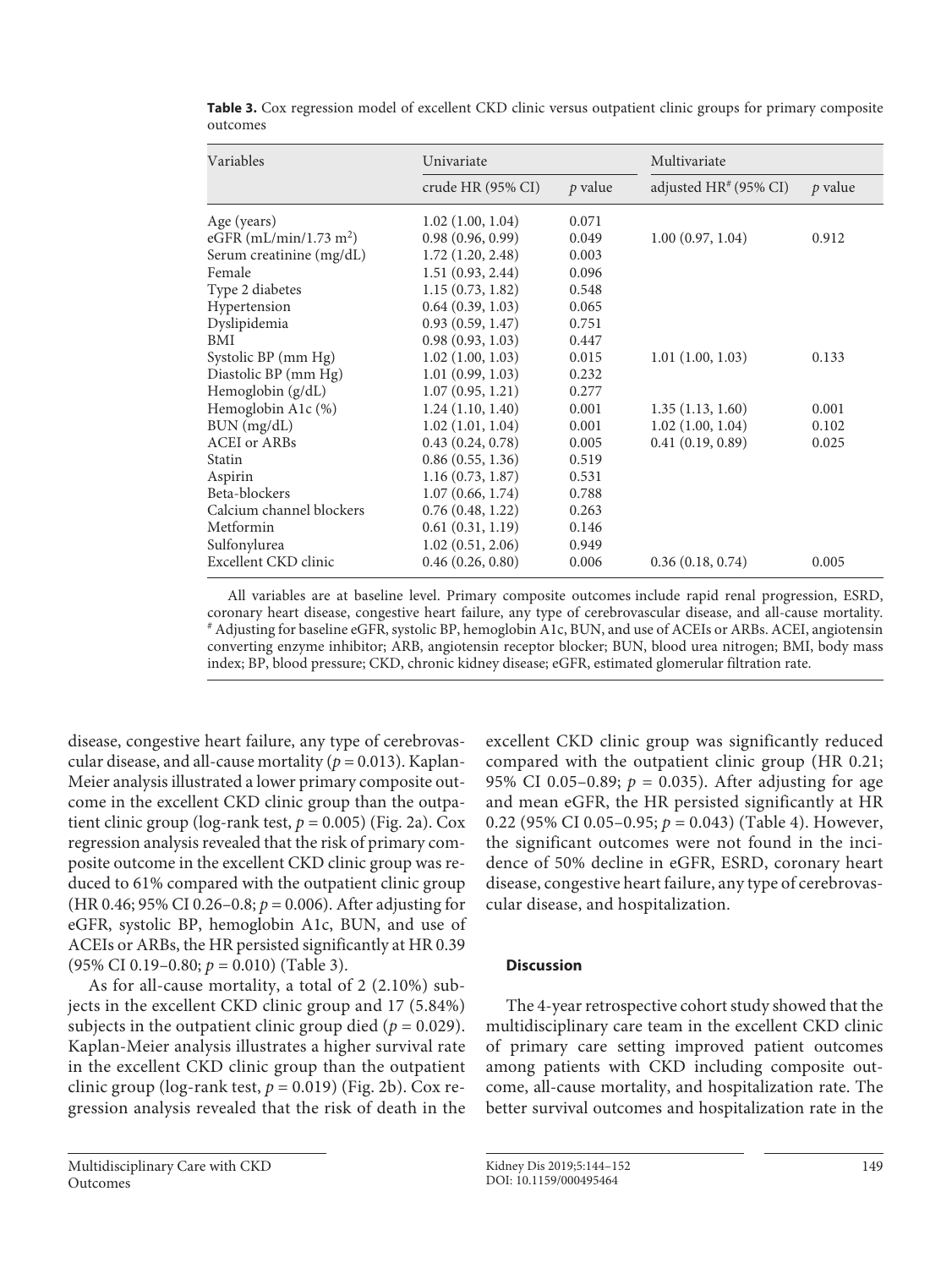| Variables                | Univariate        |         | Multivariate          |         |
|--------------------------|-------------------|---------|-----------------------|---------|
|                          | crude HR (95% CI) | p value | adjusted HR# (95% CI) | p value |
| Age (years)              | 1.05(1.00, 1.09)  | 0.040   | 1.05(1.01, 1.09)      | 0.025   |
| eGFR $(mL/min/1.73 m2)$  | 1.01(0.97, 1.05)  | 0.532   | 1.02(0.98, 1.06)      | 0.327   |
| Serum creatinine (mg/dL) | 0.38(0.11, 1.31)  | 0.125   |                       |         |
| Female                   | 1.68(0.64, 4.43)  | 0.292   |                       |         |
| Type 2 diabetes          | 1.19(0.48, 2.93)  | 0.712   |                       |         |
| Hypertension             | 0.64(0.25, 1.63)  | 0.348   |                       |         |
| Dyslipidemia             | 1.34(0.53, 3.41)  | 0.535   |                       |         |
| BMI                      | 0.98(0.87, 1.09)  | 0.69    |                       |         |
| Systolic BP (mm Hg)      | 1.01(0.99, 1.04)  | 0.258   |                       |         |
| Diastolic BP (mm Hg)     | 1.00(0.96, 1.04)  | 0.955   |                       |         |
| Hemoglobin $(g/dL)$      | 0.90(0.72, 1.13)  | 0.37    |                       |         |
| Hemoglobin A1c (%)       | 1.25(1.00, 1.57)  | 0.051   |                       |         |
| BUN (mg/dL)              | 1.01(0.98, 1.04)  | 0.58    |                       |         |
| <b>ACEI</b> or ARBs      | 0.52(0.17, 1.56)  | 0.243   |                       |         |
| Statin                   | 1.07(0.43, 2.62)  | 0.89    |                       |         |
| Aspirin                  | 1.47(0.56, 3.86)  | 0.438   |                       |         |
| Beta-blockers            | 0.45(0.13, 1.54)  | 0.204   |                       |         |
| Calcium channel blockers | 1.37(0.56, 3.37)  | 0.494   |                       |         |
| Metformin                | 0.77(0.22, 2.64)  | 0.677   |                       |         |
| Sulfonylurea             | 0.79(0.18, 3.43)  | 0.752   |                       |         |
| Excellent CKD clinic     | 0.21(0.05, 0.89)  | 0.035   | 0.22(0.05, 0.95)      | 0.043   |

**Table 4.** Cox regression model of excellent CKD clinic versus outpatient clinic groups for all-cause mortality

All variables are at baseline level. # Adjusting for baseline age and eGFR. ACEI, angiotensin converting enzyme inhibitor; ARB, angiotensin receptor blocker; BUN, blood urea nitrogen; BMI, body mass index; BP, blood pressure; CKD, chronic kidney disease; eGFR, estimated glomerular filtration rate.

present study were similar to related studies [11, 14]. Many explanations could explain the improvement in these outcomes. The present study supported the hypothesis that a multifactorial intervention directed at multiple treatment targets is effective even when achieving only modest improvements. Our excellent CKD clinic facilitated a holistic approach among patients with CKD improving patients' attitudes and knowledge levels regarding CKD. A study by Wu et al. [10] revealed that a reduced mortality rate was associated with education programs in pre-dialysis patients with CKD. Physical training programs also played a crucial role in survival outcome. One related study showed a significant relationship between physical inactivity and increase in mortality rate [15]. Smoking cessation [16] and effective medical prescription, especially statin [17] and RAAS blockers [18], were significantly associated with cardiovascular and survival benefit among patients with CKD as well. Better cooperation was noted in diet modification, medical compliance, avoidance of nephrotoxic drugs including NSAIDs and herbal medications, substitution of NSAIDs by applied Thai traditional medicine for pain control, increased follow-up frequency, financial counseling for long-term treatment plans, and direct personal calling for poor compliance patients. Although these parameters were not measured directly, it might have an effect on the outcomes.

The excellent CKD clinic might also prevent a decline in eGFR, and this result was correlated to related studies [19, 20]. However, renal events including 50% decline in eGFR and ESRD did not significantly differ between the two groups. Moreover, this study also revealed nonsignificant differences between the two patient groups regarding cardiovascular events, for which the results were the same as in related studies [14, 21].

The present study did not exhibit differences in changes in serum creatinine, BUN, systolic and diastolic BP, hemoglobin A1c, hemoglobin, and standard medications including ACEI/ARB and statins. RAAS blockers have been prescribed as first-line antihypertensive medication among patients with CKD to reduce albuminuria and improve renal and cardiovascular events [22]. Con-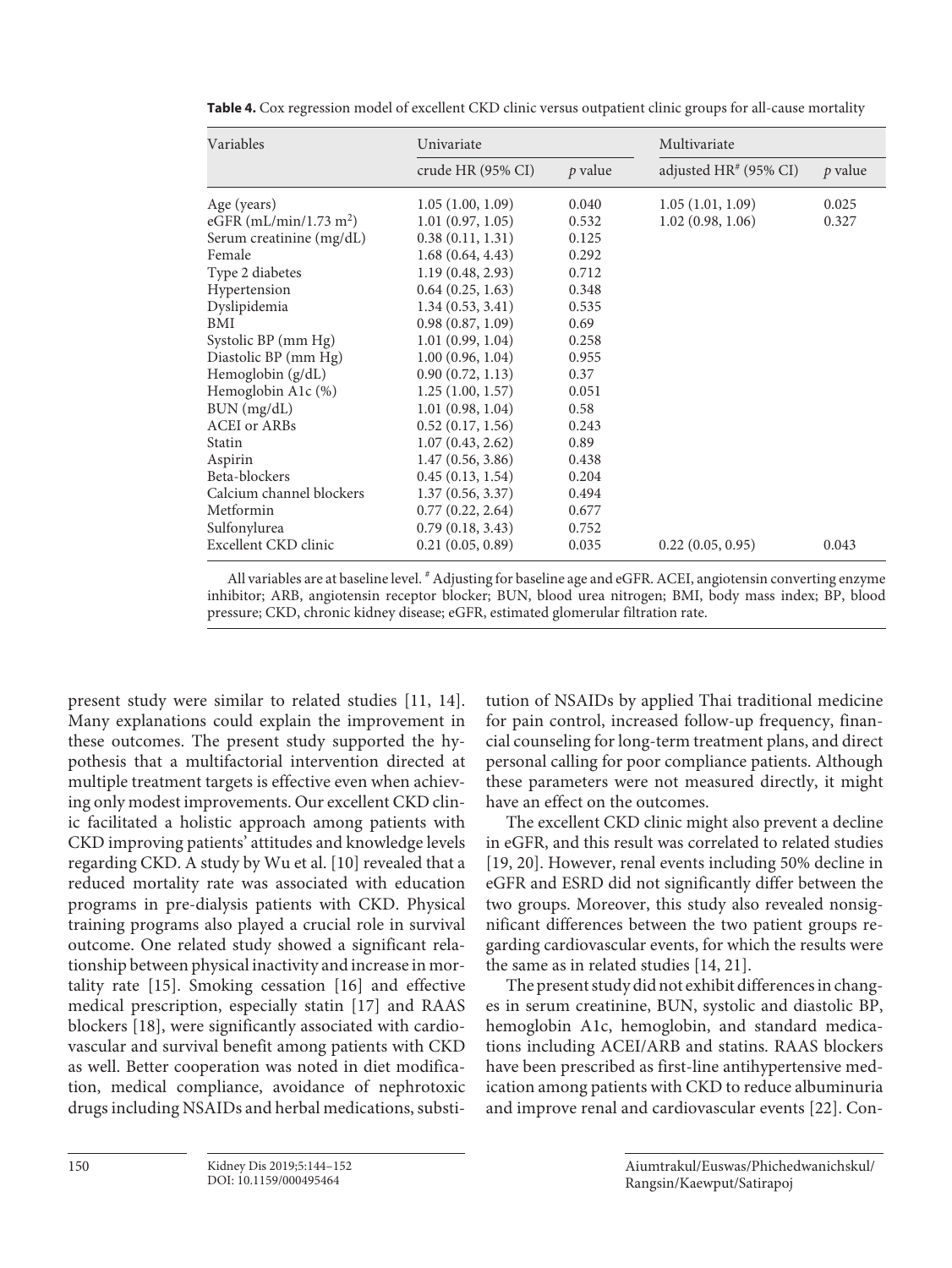sequences of combining lifestyle modifications and more effective medication prescriptions by the multidisciplinary care team may have contributed to reducing allcauses mortality and composite outcome in the present study.

Several limitations were noted in the present study. First, the relatively small sample size of our cohort study is the main limitation of the study. Second, patient compliance and adherence to disease education intervention could not be evaluated completely in our retrospective study. Laboratory data were not collected and measured at all time points of follow-up. A systemic bias in laboratory measures possibly existed. We could not exclude that other unmeasured factors contributed to the efficacy of the multidisciplinary care team in the excellent CKD clinic group. Finally, the generalizability of our findings might be limited by the selection of relatively older patients with CKD and subjects living in urban areas of Thailand.

# **Conclusion**

The multidisciplinary care team in the excellent CKD clinic in a primary care setting improved outcomes among patients with CKD including primary composite outcome and all-cause mortality. The excellent CKD clinic might also have prevented a decline in eGFR in the CKD population.

# **References**

- 1 Hill NR, Fatoba ST, Oke JL, Hirst JA, O'Callaghan CA, Lasserson DS, et al. Global Prevalence of Chronic Kidney Disease - A Systematic Review and Meta-Analysis. PLoS One. 2016 Jul;11(7):e0158765.
- 2 Satirapoj B, Supasyndh O, Mayteedol N, Punpanich D, Chaiprasert A, Nata N, et al. Obesity and its relation to chronic kidney disease: a population-based, cross-sectional study of a Thai army population and relatives. Nephrology (Carlton). 2013 Mar;18(3): 229–34.
- 3 Go AS, Chertow GM, Fan D, McCulloch CE, Hsu CY. Chronic kidney disease and the risks of death, cardiovascular events, and hospitalization. N Engl J Med. 2004 Sep;351(13): 1296–305.
- 4 Matsushita K, van der Velde M, Astor BC, Woodward M, Levey AS, de Jong PE, et al.; Chronic Kidney Disease Prognosis Consortium. Association of estimated glomerular filtration rate and albuminuria with all-cause

#### and cardiovascular mortality in general population cohorts: a collaborative meta-analysis. Lancet. 2010 Jun;375(9731):2073–81.

- 5 Hall ME, do Carmo JM, da Silva AA, Juncos LA, Wang Z, Hall JE. Obesity, hypertension, and chronic kidney disease. Int J Nephrol Renovasc Dis. 2014 Feb;7:75–88.
- 6 James MT, Hemmelgarn BR, Tonelli M. Early recognition and prevention of chronic kidney disease. Lancet. 2010 Apr;375(9722):1296– 309.
- 7 Israni RK, Shea JA, Joffe MM, Feldman HI. Physician characteristics and knowledge of CKD management. Am J Kidney Dis. 2009 Aug;54(2):238–47.
- 8 Stack AG. Impact of timing of nephrology referral and pre-ESRD care on mortality risk among new ESRD patients in the United States. Am J Kidney Dis. 2003 Feb;41(2):310– 8.
- 9 Smart NA, Titus TT: Outcomes of early versus late nephrology referral in chronic kidney

### **Acknowledgement**

We thank the medical staff at the Department of Military and Community Medicine, Phramongkutklao College of Medicine, Thaluang and Phramongkutklao Hospital.

## **Statement of Ethics**

The study protocol has been approved by the Institutional Review Board of Royal Thai Army Medical Department's committee on human research.

## **Disclosure Statement**

The authors declare that no potential conflict of interest exists.

# **Funding Sources**

This study was supported by a grant from Phramongkutklao College of Medicine and Phramongkutklao Hospital.

# **Author Contributions**

N.A., K.E., and K.P. collected the data and reviewed the literature. N.A. and B.S. provided valuable input in study design and data collection and drafted the article and revised it critically. R.R. and W.K. provided literature review. All authors read and approved the manuscript and met the criteria for authorship.

> disease: a systematic review. Am J Med. 2011 Nov;124(11):1073-80.e2.

- 10 Wu IW, Wang SY, Hsu KH, Lee CC, Sun CY, Tsai CJ, et al. Multidisciplinary predialysis education decreases the incidence of dialysis and reduces mortality—a controlled cohort study based on the NKF/DOQI guidelines. Nephrol Dial Transplant. 2009 Nov;24(11): 3426–33.
- 11 Chen YR, Yang Y, Wang SC, Chiu PF, Chou WY, Lin CY, et al. Effectiveness of multidisciplinary care for chronic kidney disease in Taiwan: a 3-year prospective cohort study. Nephrol Dial Transplant. 2013 Mar;28(3): 671–82.
- 12 Jiamjariyapon T, Ingsathit A, Pongpirul K, Vipattawat K, Kanchanakorn S, Saetie A, et al. Effectiveness of Integrated Care on Delaying Progression of stage 3-4 Chronic Kidney Disease in Rural Communities of Thailand (ES-CORT study): a cluster randomized controlled trial. BMC Nephrol. 2017 Mar;18(1):83.